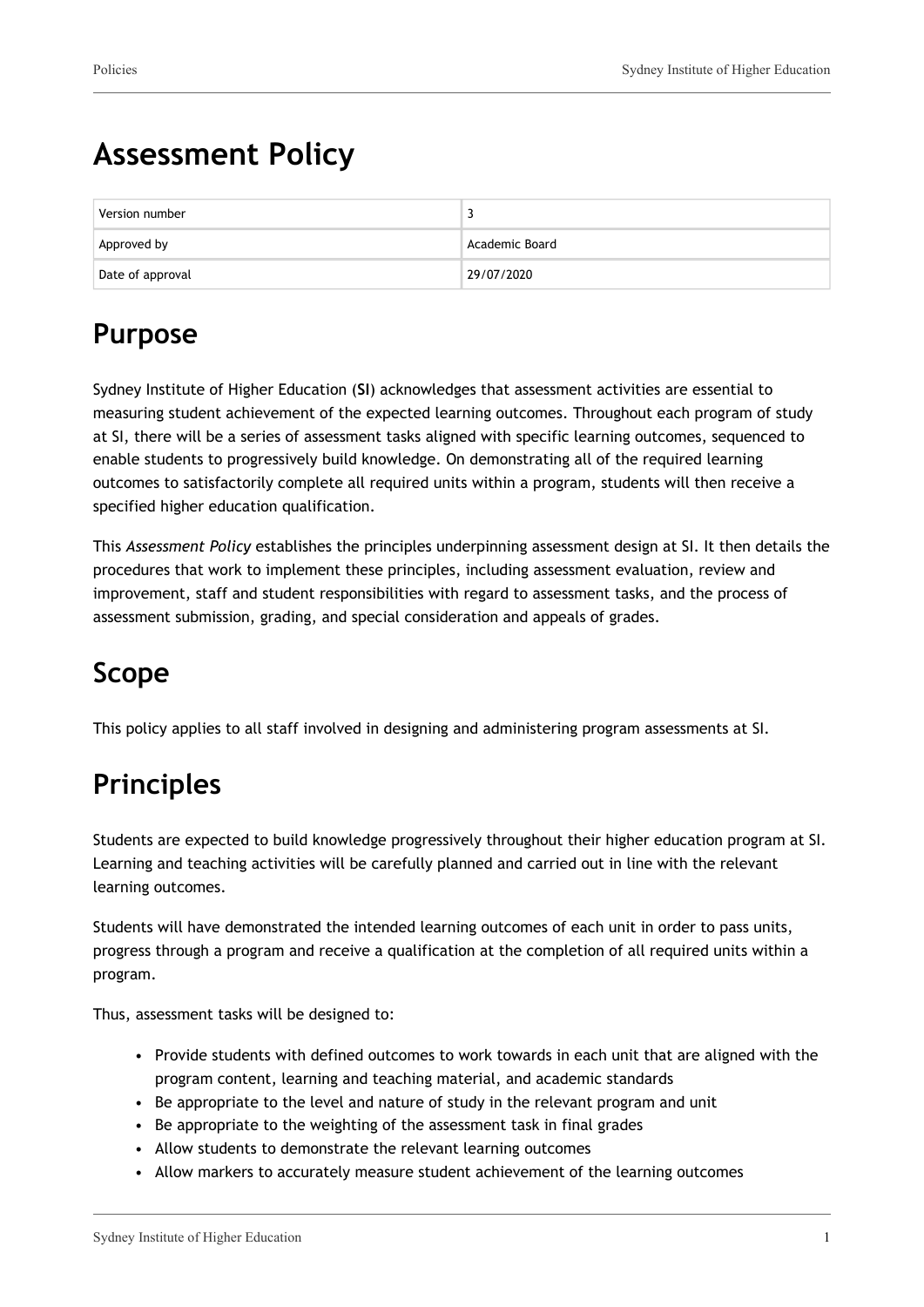Additionally, assessment tasks are to be based on up-to-date knowledge in the field of study, industry best practice, and current pedagogical theory.

Assessment tasks will be consistent and fair. To this end, SI will ensure that:

- All students receive instructions, including all conditions of submission, and the grading criteria for each assessment task with ample time to ask questions prior to submitting their work.
- All assessment tasks undergo moderation (see *Moderation Policy*)
- The marking process is transparent and consistent
- For examinations, exam conditions are consistent and support students in performing at their best.

Assessment marking will occur in a timely manner. All assessments will be marked and returned to students within 14 days of submission of the assignment.

Students are entitled to receive constructive feedback on their work in accordance with the *Examinations Policy.* Written feedback will be provided on all assessment tasks. Students may also seek additional oral feedback by attending student-staff consultation sessions.

## **Procedures**

#### *Assessment design, evaluation, and improvement*

The *Academic Board* will evaluate assessment design during the program development, approval, review, and improvement processes. The *Program Monitoring Committee* and *Learning and Teaching Committee* shall monitor, review, and improve assessment tasks and report on their activities to the *Academic Board*.

Taking advice from the academic management committees, the *Academic Board* will ensure that assessment tasks:

- actively engage students in the learning process
- are closely aligned with program learning outcomes and unit learning outcomes
- are connected coherently with program content and teaching materials
- are designed to facilitate deep learning rather than surface learning
- develop critical inquiry skills
- include both formative and summative assessment tasks within units
- are spread throughout the semester such that, across a year of study within a program, assessments are evenly spread, with the exception of final and midsemester exams which occur at set points in the semester
- are provided to students along with clear marking criteria
- incorporate opportunities for students to obtain useful feedback on their progress toward achieving learning objectives
- are designed to accommodate the principles in both the *Disability Support Policy* and the *Antidiscrimination Policy.*

The Program Director will review all assessment tasks at the end of each semester, taking into account: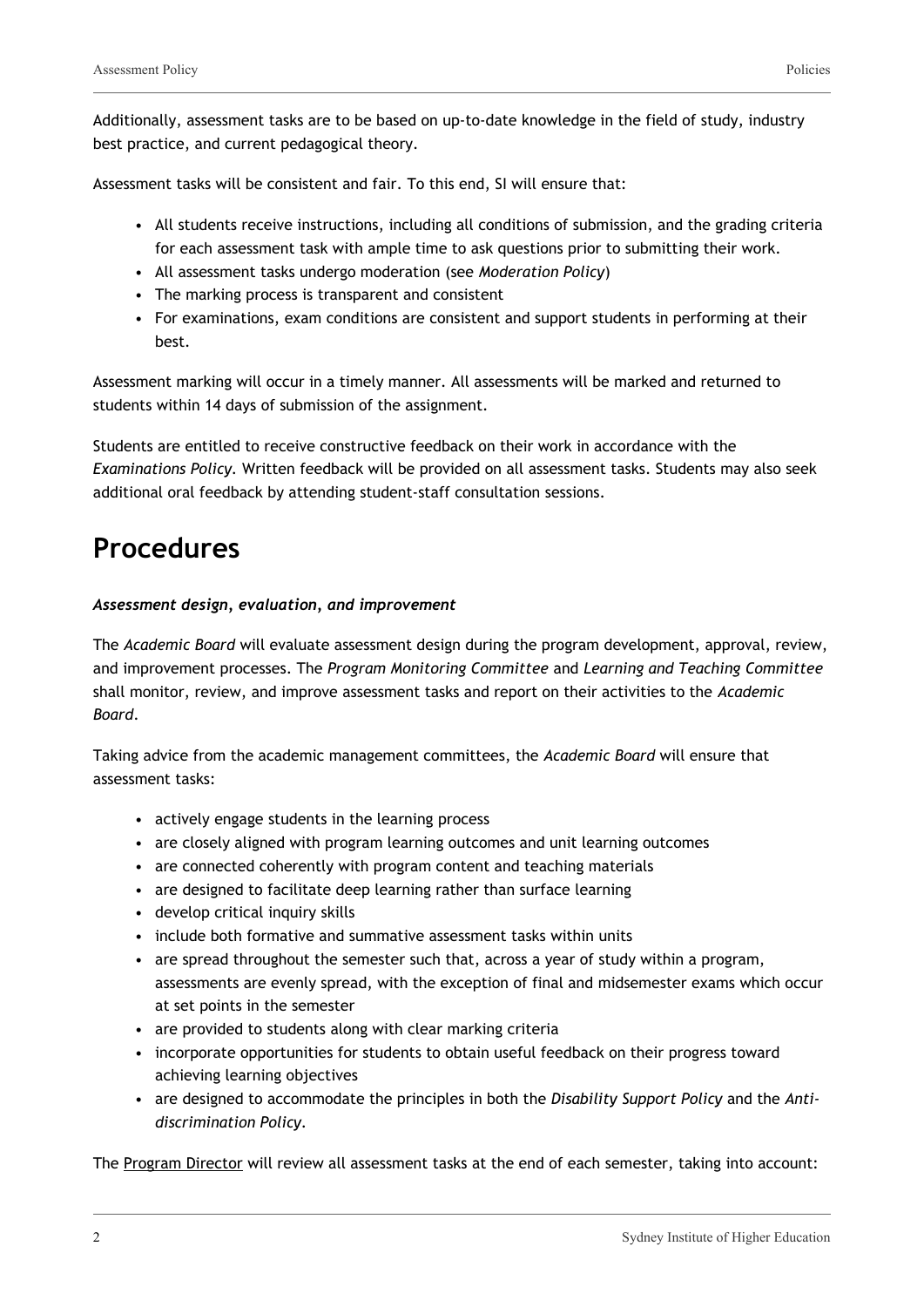- Student feedback
- Student achievement
- Feedback from academic staff

The Program Director may recommend changes to the assessment strategy for the next teaching period.

#### *Staff and Student Responsibilities*

#### *Academic Staff*

Program Directors are expected to:

- Ensure that the unit outlines for the program include all learning outcomes for the units.
- Check assessment design to ensure it aligns with the program learning and teaching material and has the capacity to measure student achievement of the learning outcomes at the appropriate level.
- Assess the spread of assessments to avoid unintentional overloading of students.
- Lead moderation activities for the program as per the *Moderation Policy*
- Approve the final marks and grades to students once moderation has taken place.

Academic staff teaching to students are expected to:

- Explain the learning outcomes to students at the beginning of the semester and approaching each assessment task
- Provide students with the grading criteria and instructions for each assessment task at the time the assessment task is allocated
- Provide marks and feedback on assessment tasks (not including the final exam) within two weeks of their submission

Any academic staff member involved in marking student assessment tasks will:

- Use the grading criteria to mark submissions
- Treat all student submissions impartially, consistently, and objectively
- Identify suspected plagiarism and, in response, follow the procedures outlined in the *Misconduct Policy*
- Identify students at risk of unsatisfactory progress
- Attend marking and moderation meetings as per the *Moderation Policy*
- Submit student marks once marking for each assessment task is finalised
- Submit final marks and grades to the Program Director at the end of each semester

#### *Students*

Students are expected to:

- Observe assessment due dates, submission methods, and assessment requirements
- Act in accordance with the *Academic and Professional Integrity Policy* and be aware of the measures outlined in the *Misconduct Policy*
- Seek advice and clarification from academic staff and assistance from academic skills support staff as needed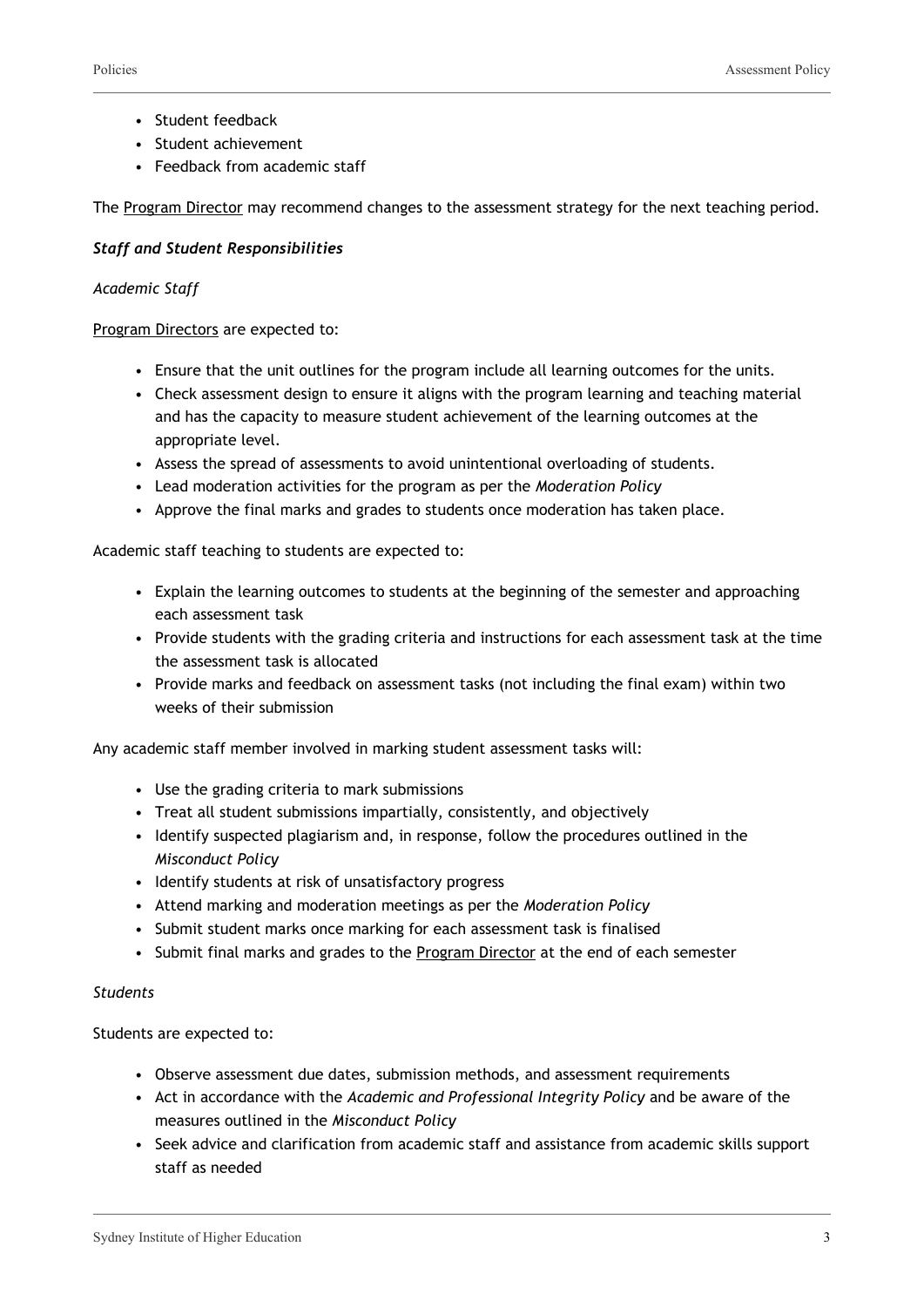• Review all feedback received on assessments

#### *Assessment submission*

Assessments will be submitted through the learning management system (**LMS**) and will be analysed by plagiarism detection software.

Students will be penalised 10% of the total assessment task value per day if they submit it late.

Requests for extensions are to be submitted in accordance with the *Special Consideration Policy*.

Requests for disability adjustments are to be submitted in accordance with the *Disability Support Policy.*

#### *Grading system*

| All assessment tasks will be graded according to the following system: |
|------------------------------------------------------------------------|
|------------------------------------------------------------------------|

| Result<br>code | <b>Result name</b>        | Mark<br>range     | Description                                                                                                                                                                                                        |
|----------------|---------------------------|-------------------|--------------------------------------------------------------------------------------------------------------------------------------------------------------------------------------------------------------------|
| HD             | High<br>distinction       | $85 -$<br>100     | When you demonstrate an exceptionally clear understanding of the subject matter and<br>appreciation of issues.                                                                                                     |
| D              | <b>Distinction</b>        | $75 -$<br>84      | When you demonstrate a strong grasp of the subject matter by noting the key issues.                                                                                                                                |
| <b>CR</b>      | Credit                    | $65 -$<br>74      | When you demonstrate a competent understanding of the subject matter by noting most of the<br>main issues.                                                                                                         |
| P              | Pass                      | $50 -$<br>64      | Satisfactory. When you address most of the assessment criteria adequately but may have lacked<br>in-depth and breadth.                                                                                             |
| F              | Fail                      | 0 - 49            | When you don't meet the learning outcomes of the unit to a satisfactory standard.                                                                                                                                  |
| <b>CN</b>      | Cancelled                 | <b>No</b><br>mark | When your enrolment has been cancelled.                                                                                                                                                                            |
| <b>FR</b>      | Failed<br>requirements    | <b>No</b><br>mark | When you don't meet the learning outcomes to a satisfactory standard, for units which are<br>marked as either Satisfied requirements or Failed requirements, and/or you don't meet the<br>attendance requirements. |
| <b>SR</b>      | Satisfied<br>requirements | <b>No</b><br>mark | When you meet the learning outcomes to a satisfactory standard, for units which are marked as<br>either Satisfied requirements or Failed requirements, and you also meet the attendance<br>requirements.           |
| WD             | Withdrawn                 | No<br>mark        | When you discontinue a unit before the relevant census date. WD grades do not appear on your<br>academic transcript. There is no fee liability.                                                                    |
| <b>WW</b>      | Withdrawn<br>without Fail | No<br>mark        | When you discontinue a unit before the Academic Withdrawl date. WW grades appear on your<br>academic transcript. There is a fee liability.                                                                         |
| WF             | Withdrawn<br>Fail         | No<br>mark        | When you discontinue a unit after the Academic Withdrawl date but before the end of the<br>Withdrawl Date. WF grades appear on your academic transcript. There is a fee liability.                                 |
| IN             | Incomplete                | No<br>mark        | When your progression in a unit is incomplete due to a pending administrative process. IN grades<br>appear on your transcript.                                                                                     |

#### **Grade Point Average (GPA)**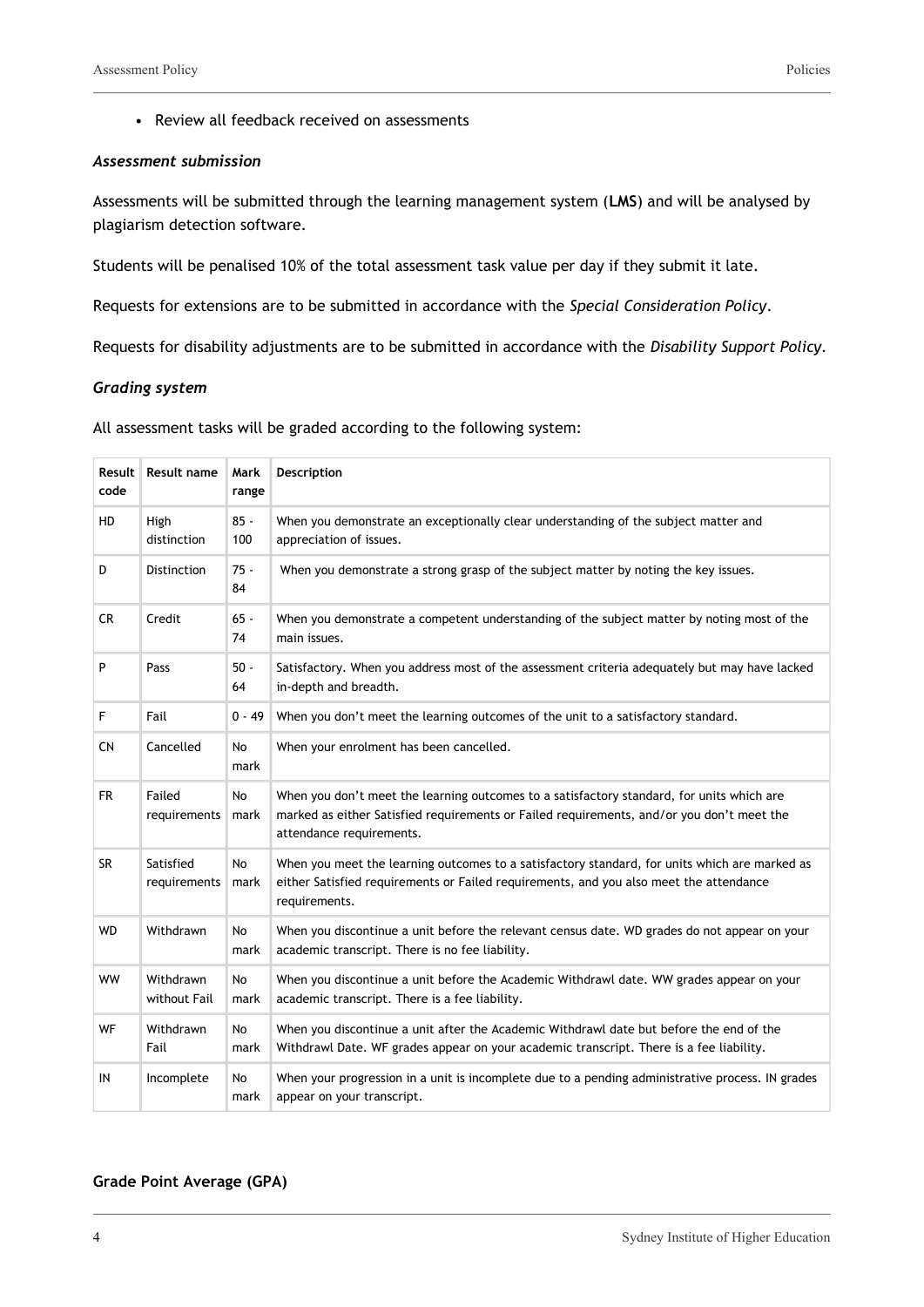The GPA provides an overall view of student performance in a program and is a leading indicator of student achievement. A GPA is also an internationally recognised measure of a student's performance.

The GPA has a number of uses, including:

- being a measure used to rank students for prizes, merit and scholarships
- assisting in identifying students at risk
- monitoring academic progress

SI has adopted a 4-point GPA scale for the ordinal result scheme:

| Result code | <b>Result name</b>         | Mark range | <b>Grade Point Value</b>            |
|-------------|----------------------------|------------|-------------------------------------|
| <b>HD</b>   | High distinction           | $85 - 100$ | $\overline{4}$                      |
| D           | Distinction                | $75 - 84$  | 3                                   |
| CR.         | Credit                     | $65 - 74$  | $\overline{2}$                      |
| P           | Pass                       | $50 - 64$  | $\mathbf{1}$                        |
| F           | Fail                       | $0 - 49$   | 0                                   |
| <b>CN</b>   | Cancelled                  | No mark    | Not included in the GPA calculation |
| <b>FR</b>   | <b>Failed requirements</b> | No mark    | Not included in the GPA calculation |
| <b>SR</b>   | Satisfied requirements     | No mark    | Not included in the GPA calculation |
| <b>WD</b>   | Withdrawn                  | No mark    | Not included in the GPA calculation |
| <b>WW</b>   | Withdraw without Fail      | No mark    | Not included in the GPA calculation |
| WF          | Withdrawn Fail             | No mark    | Not included in the GPA calculation |
| IN          | Incomplete                 | No mark    | Not included in the GPA calculation |

GPA is calculated by dividing the total grade points by the total credit points as per the worked example below:

| <b>Unit</b>  | <b>Credit Points (A)</b> | <b>Mark (%)</b> | Result             | <b>Grade Point Value</b><br>(B) | Grade Points (A x B) |
|--------------|--------------------------|-----------------|--------------------|---------------------------------|----------------------|
| Unit 1       | 12.5                     | 74              | Credit             | 2                               | 25                   |
| Unit 2       | 12.5                     | 81              | <b>Distinction</b> | 3                               | 37.5                 |
| Unit 3       | 12.5                     | 69              | Credit             | 2                               | 25                   |
| <b>TOTAL</b> | 37.5                     |                 |                    |                                 | 87.5                 |

Total Grade Points (A x B) / Total Credit Points (A) 87.5 / 37.5 = 2.33 GPA is calculated as 2.33.

#### *Special consideration, disability adjustments and appeals*

When students, due to circumstances beyond their control, are prevented from completing the assessment task to the best of their ability or by the due date, they may apply for Special Consideration for the specific assessment tasks that were affected.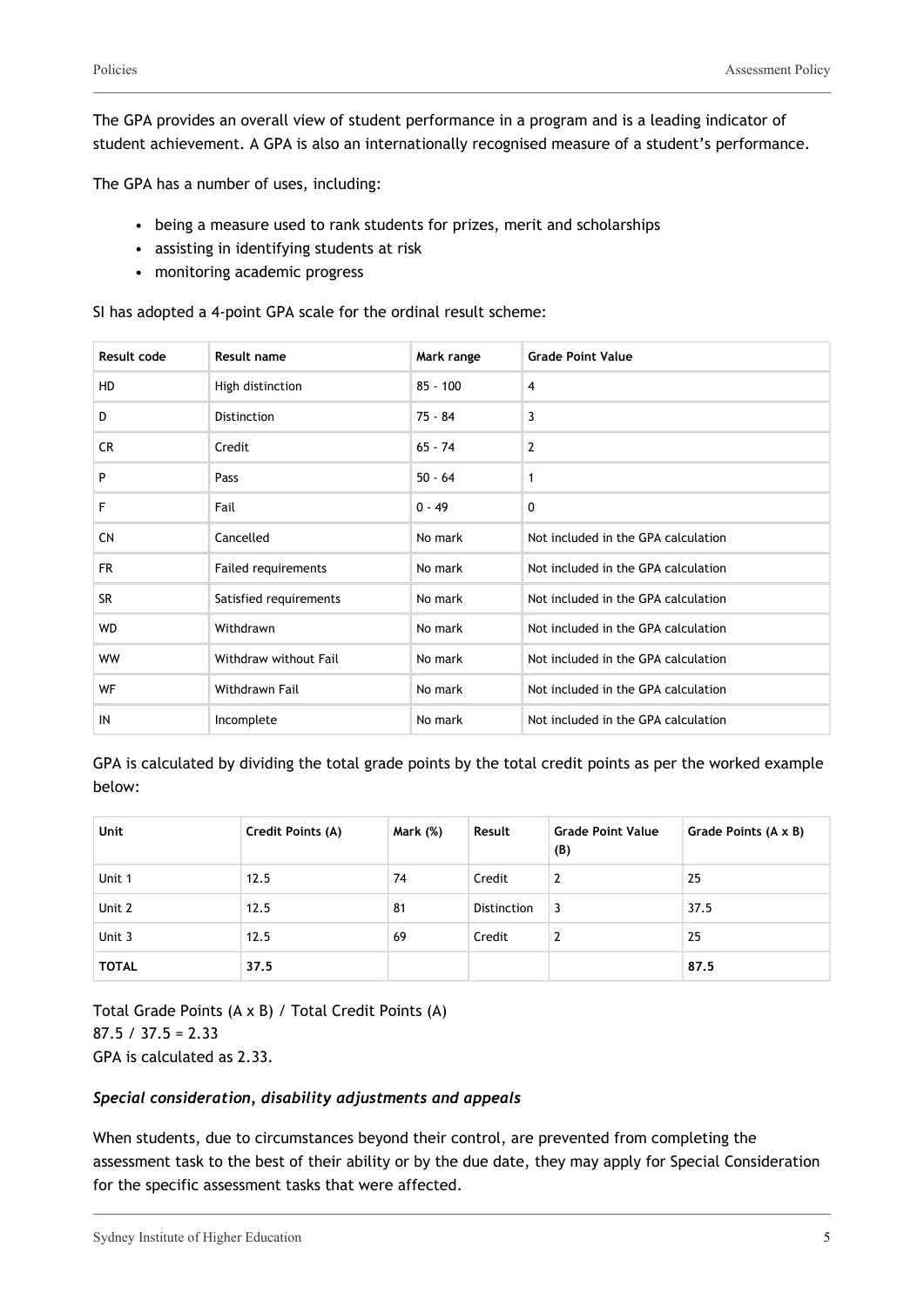Students studying while under a disability may use disability adjustments to ensure they partake fully of educational offerings. Adjustments may include alteration of assessment due date or the assessment task, dependent on the nature of adjustment needed.

Students may appeal assessment outcomes by lodging an appeal via the procedure outlined in the *Student Complaints and Appeals Policy*

### **Policy Implementation and Monitoring**

The *Academic Board* delegates responsibility for implementation of this policy to the academic monitoring committees and academic staff as per 'Procedures' above.

The *Academic Board* will review all periodic reports from relevant committees and staff members, in accordance with the *Compliance Calendar*.

Based on these monitoring activities, the *Academic Board*, in accordance with the *Compliance Calendar*, will provide a report to the *Corporate Governance Board* and ensure that findings are taken into account in planning, quality assurance and improvement processes.

### **Definitions**

**Academic staff:** staff employed at SI in a learning and teaching or research capacity.

**Academic withdrawal date**: the last date in the study period to withdraw from a unit and/or course with a "WW" notation such that there is no academic penalty but there is a financial cost. This date is the close of business Friday week 6 in a 12 week semester.

**Assessment:** the process of grading, marking and reviewing student assessment tasks against the assessment standards and criteria. This includes devising and using assessment criteria, standards and assessment criteria s; reviewing and comparing the marks and grades awarded to individual student submissions for the same assessment task within a unit of study.

**Assessment task:** a learning task within a unit of study designed to test the demonstration of program and unit learning outcomes. Examples include assignments, exams, online quizzes, essays, presentations, portfolios, essays, reflective journals. Assessment tasks will include clear instructions and guidelines on marking criteria and standards, and assessment criteria.

**Program:** a sequenced program of units that a student enrols in and for which they receive a qualification upon graduation.

**Program Director:** the most senior academic staff member responsible for the delivery of a specific program at SI. The Program Director is responsible for the planning and development of a program, particularly unit curriculum information, and works in conjunction with other senior academic staff.

**Grading criteria:** a marking guide devised to evaluate the quality of student responses in an assessment task that contains the criteria and standards identified in the assessment task guidelines communicated to students. Student assessment tasks are assessed against the attainment of these criteria and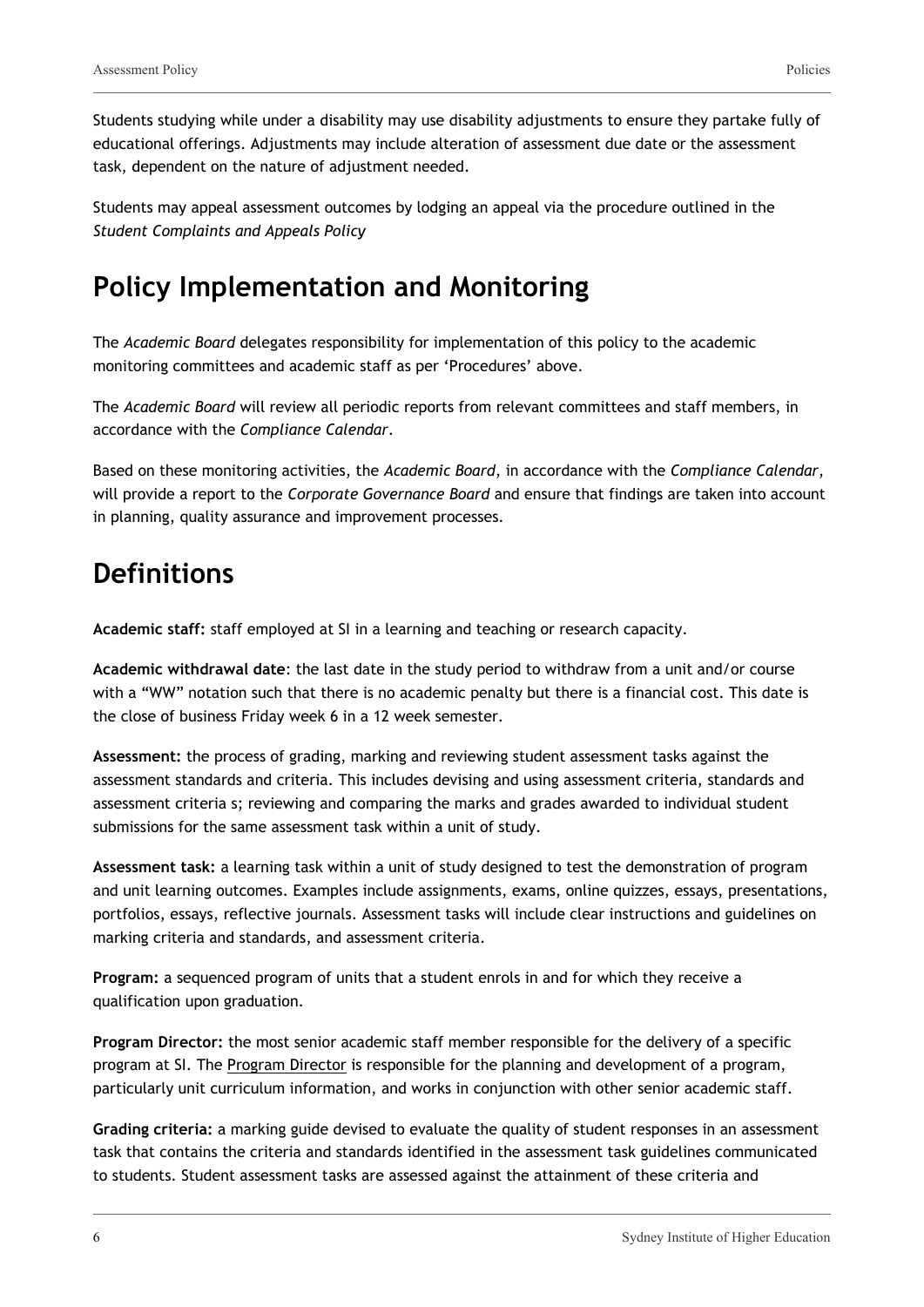standards using the grading criteria.

**Grade Point Average (GPA):** a numerical calculation, weighted by credit points, of the mean of the grades received over a defined study period (e.g. semester, year, program).

**Graduate attributes:** The specific qualities, knowledge, and characteristics that SI seeks to foster amongst its students throughout the entirety of its learning and teaching practices. Graduate attributes are applicable in a range of contexts and are acquired throughout a SI degree.

**Learning outcome:** an objective that can be measured that describes the knowledge, skills and their application that a student can demonstrate on completion of an assessment task, a unit or program of study.

**Special consideration:** A measure that takes into account any adverse, extenuating or unforeseeable circumstance that may affect a student's performance during an assessment task or their ability to complete the assessment task on time.

**Program Director:** the academic staff member responsible for the delivery of a unit at SI. The Program Director is responsible for the planning and development of a particular unit at SI, and works in conjunction with other academic staff.

**Withdrawal date**: the last date in the study period by which to withdraw from units with a "Withdrawn Fail" notation. This date is the close of business on the last day of the teaching period of the unit.

### **Review schedule**

Version History Version number: Approved by: Approval date: Revision notes: Next review date: Next review date: 1 Academic Board 5/9/2018 Approved 5/9/2021

2 Academic Board 16/09/2019 Timing for return of feedback to students 16/09/2022 3 Academic Board 29/07/2020 Inclusion of additional fail grades 29/07/2023

This policy will be reviewed by the Academic Board every three years.

| ▲ Related Documents  |                                                   |  |
|----------------------|---------------------------------------------------|--|
| $\ddot{\phantom{1}}$ | <b>Academic and Professional Integrity Policy</b> |  |
| $\ddot{\phantom{1}}$ | <b>Anti-Discrimination Policy</b>                 |  |
| $\ddot{\phantom{1}}$ | <b>Disability Support Policy</b>                  |  |
| $\ddot{\phantom{1}}$ | <b>Examinations Policy</b>                        |  |
| $\ddot{\phantom{1}}$ | <b>Misconduct Policy</b>                          |  |
| $\ddot{\phantom{1}}$ | <b>Moderation Policy</b>                          |  |